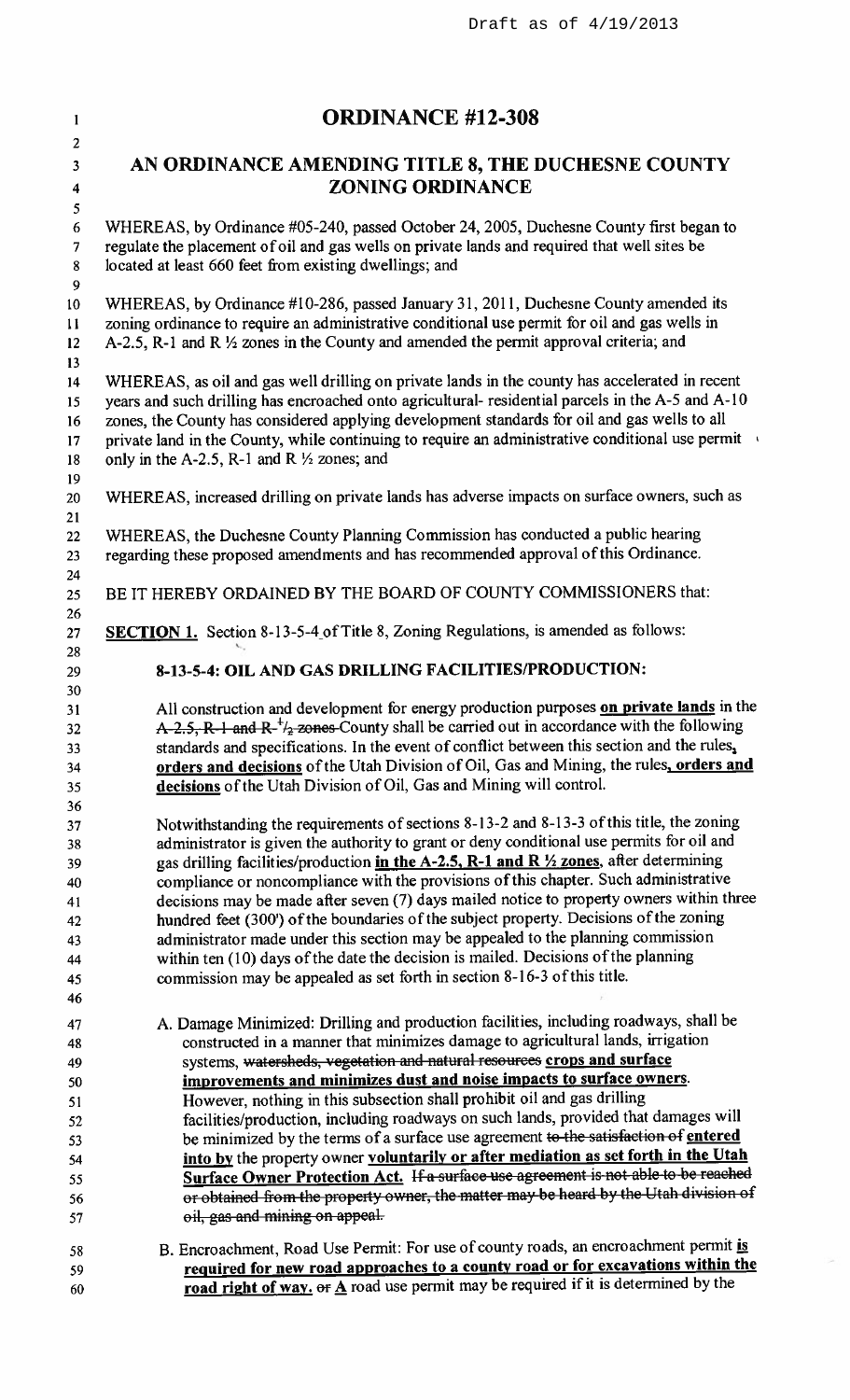| 61<br>62 | public works director that energy production traffic will place an undue burden on the<br>county road system and that upgrades or repairs are needed or seasonal load |
|----------|-----------------------------------------------------------------------------------------------------------------------------------------------------------------------|
| 63       | limits or compression brake limits must be imposed. If an encroachment or road                                                                                        |
| 64       | use permit is required, a letter or copy of the permit with conditions for use, signed by                                                                             |
| 65       | the public works director, must accompany any application for a conditional use                                                                                       |
| 66       | permit.                                                                                                                                                               |
|          |                                                                                                                                                                       |
| 67       | C. Facilities for Hazardous Materials: Location of any facilities for liquids, chemicals,                                                                             |
| 68       | explosives, flammable, hazardous or toxic materials shall be in compliance with all                                                                                   |
| 69       | applicable federal and state laws and building codes (including the fire code). When                                                                                  |
| 70       | oil and gas wells are located in an $H^2S$ area, $H^2S$ warning signs shall be located on the                                                                         |
| 71       | site at all times. Operators of well sites in areas where H2S gas is likely to be                                                                                     |
| 72       | encountered shall provide occupants of buildings, located within 660 feet of the                                                                                      |
| 73       | well head, with H <sup>2</sup> S gas safety information before drilling commences.                                                                                    |
| 74       | D. Well Site Engines: Well site engines shall be powered by electricity when located                                                                                  |
| 75       | within six hundred sixty feet (660') of a dwelling, provided that the power company                                                                                   |
| 76       | has adequate capacity to supply such power. Engines located at well sites not served                                                                                  |
| 77       | by electricity shall be muffled to mitigate noise impacts.                                                                                                            |
| 78       | E. Painting Well Production Facilities: Well production facilities, such as pumps, tanks,                                                                             |
| 79       | separators and appurtenances, shall be painted to blend with the surroundings, with                                                                                   |
| 80       | the color choice to be made by the surface owner from the standard BLM color                                                                                          |
| 81       | palette.                                                                                                                                                              |
| 82       | F. Distance From Dwellings: The well site (measured from the wellhead) shall be located                                                                               |
| 83       | at least six hundred sixty feet (660') from any existing <b>primary or secondary</b>                                                                                  |
| 84       | dwelling (as defined in the county tax rolls) and a like distance from any building                                                                                   |
| 85       | open to the public, unless the owner(s) of said dwelling(s) or building(s) consent in                                                                                 |
| 86       | writing (in a surface use agreement or otherwise) to a lesser distance.                                                                                               |
| 87       | Notwithstanding the foregoing and for the avoidance of doubt, said distance shall not                                                                                 |
| 88       | apply to any current or pending oil and gas drilling facilities/production (already                                                                                   |
| 89       | subject to an existing oil and gas lease or associated with an application for a permit                                                                               |
| 90       | to drill filed with the Utah division of oil, gas and mining). The provisions of this                                                                                 |
| 91       | subsection apply only to oil and gas drilling facilities/production which are applied                                                                                 |
| 92       | for and oil and gas leases granted after the effective date herein. In cases where the                                                                                |
| 93       | setback to an existing dwelling or building open to the public is less than three                                                                                     |
| 94       | hundred feet (300'), such well pads shall be fenced with a six foot (6') tall fence and                                                                               |
| 95       | signed to discourage entry, unless the property owner consents in writing to waive the                                                                                |
| 96       | fencing requirement. In cases where surface uses consist of commercial or industrial                                                                                  |
| 97       | businesses, recreation facilities, public uses or educational facilities, fencing                                                                                     |
| 98       | requirements for well sites shall be addressed in a surface use agreement with the                                                                                    |
| 99       | property owner.                                                                                                                                                       |
| 100      | G. Lighting: Well site lighting shall be installed with shielded fixtures so that light                                                                               |
| 101      | is directed toward the work area in accordance with safety standards but                                                                                              |
| 102      | restricted from causing nuisance glare on nearby roads and agricultural-                                                                                              |
| 103      | residential zones or on lands used for residential purposes.                                                                                                          |
| 104      | G. State, Federal Permit: Before drilling, the applicant shall receive a verbal approval or                                                                           |
| 105      | written permit to drill from the Utah division of oil, gas and mining or other state or                                                                               |
| 106      | federal agency. Such authorization shall be provided to the county before drilling                                                                                    |
| 107      | commences.                                                                                                                                                            |
| 108      | H. Dust Control: Operators of oil and gas drilling and production facilities shall                                                                                    |
| 109      | have a master dust control plan approved by the TriCounty Health Department                                                                                           |
| 110      | and shall implement such plan at each individual well site and along well access                                                                                      |
| 111      | roads located in areas where sensitive dust receptors exist.                                                                                                          |
|          |                                                                                                                                                                       |
| 112      | H. Plan For Reclamation: A reclamation plan shall be submitted to the Utah division of                                                                                |
| 113      | oil, gas and mining, when required by that agency, for each proposed well site,                                                                                       |
| 114      | pipeline, excavation, roadway, and area of disturbance. Roadways may remain in                                                                                        |
| 115      | place upon-capping the wells.                                                                                                                                         |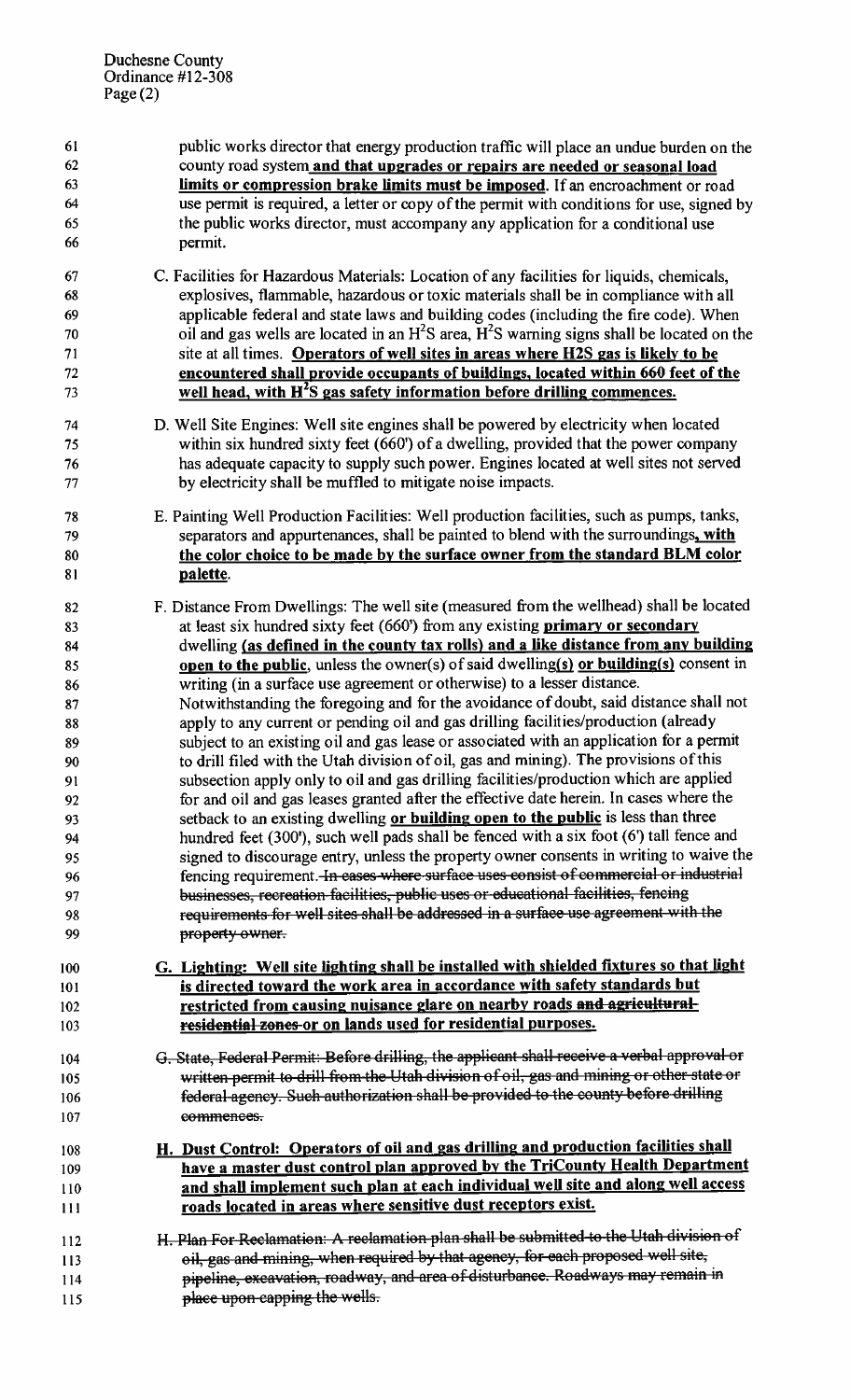| 116        | I. Sanitary Facilities: Well sites, during the site preparation, drilling, completion and     |
|------------|-----------------------------------------------------------------------------------------------|
| 117        | production phases, shall be served by sanitary facilities for employees, as approved          |
| 118        | by the sanitary sewer authority (TriCounty Health Department).                                |
| 119        | J. Guarantee: A copy of the performance bond or other good and sufficient surety shall be     |
| 120        | submitted to the county, in an amount-required by the Utah division of oil, gas and           |
| 121        | mining, pursuant to Utah administrative rules.                                                |
| 122        | J. Staking: All surface owners shall be notified in writing of well site, pipeline and        |
| 123        | access road survey staking operations prior to such staking taking place.                     |
| 124        |                                                                                               |
| 125        | <b>SECTION 2.</b> Section 8-6-1 of Title 8, Zoning Regulations, is amended as follows:        |
| 126        |                                                                                               |
| 127        | 8-6-1: TABLE OF USES:                                                                         |
| 128        | A. Scope: The table of uses identifies the uses allowed within each zoning district of the    |
| 129        | county.                                                                                       |
| 130        | B. Purpose: The purpose of the table of uses is to implement the goals and policies of the    |
| 131        | county general plan. The table of uses identifies uses allowed as a permitted use             |
| 132        | (identified as "P" in the table of uses) and uses allowed as a conditional use (identified as |
| 133        | "CU" in the table of uses). Uses not identified as either a permitted or conditional use are  |
| 134        | deemed to be a prohibited use (identified as "X" in the table of uses).                       |
| 135        | C. Zoning Districts Described:                                                                |
| 136        | A-10 Agricultural 10 acres minimum                                                            |
| 137        |                                                                                               |
| 138        | A-5 Agricultural 5 acres minimum                                                              |
| 139        |                                                                                               |
| 140        | A-2.5 Agricultural 2.5 acres minimum                                                          |
| 141        |                                                                                               |
| 142        | R-1 Residential 1 acre minimum                                                                |
| 143        |                                                                                               |
| 144        | $R^{-1/2}$ Residential $^{1/2}$ acre minimum                                                  |
| 145        | C Commercial                                                                                  |
| 146        |                                                                                               |
| 147        | I Industrial                                                                                  |
| 148<br>149 |                                                                                               |
| 150        |                                                                                               |
| 151        | <b>TABLE OF USES</b>                                                                          |

|                                                              | $A-$<br>5,<br>$A-$<br>10 | $A - 2.5$        | $R-1$        | $R^{-1}/_{2}$ | $\mathbf C$  | $\mathbf I$  |
|--------------------------------------------------------------|--------------------------|------------------|--------------|---------------|--------------|--------------|
| Accessory dwelling                                           | $\mathbf{P}$             | $\mathbf{P}$     | P            | <b>CU</b>     | X            | X            |
| Agricultural experiment station/field station                | ${\bf P}$                | $\mathbf{P}$     | P            | $\mathbf X$   | $\mathbf P$  | X            |
| Agricultural retail sales/products processing<br>and storage | $\mathbf P$              | $\mathbf P$      | <b>CU</b>    | X             | $\mathbf{P}$ | X            |
| Airport                                                      | $\mathbf x$              | $\boldsymbol{X}$ | $\mathbf{X}$ | X             | <b>CU</b>    | $\mathbf{P}$ |
| Airstrip                                                     | CU                       | $\mathbf{X}$     | X            | $\mathbf X$   | CU           | P            |
| Assisted care center                                         | CU                       | CU               | CU           | CU            | $\mathbf P$  | $\mathbf X$  |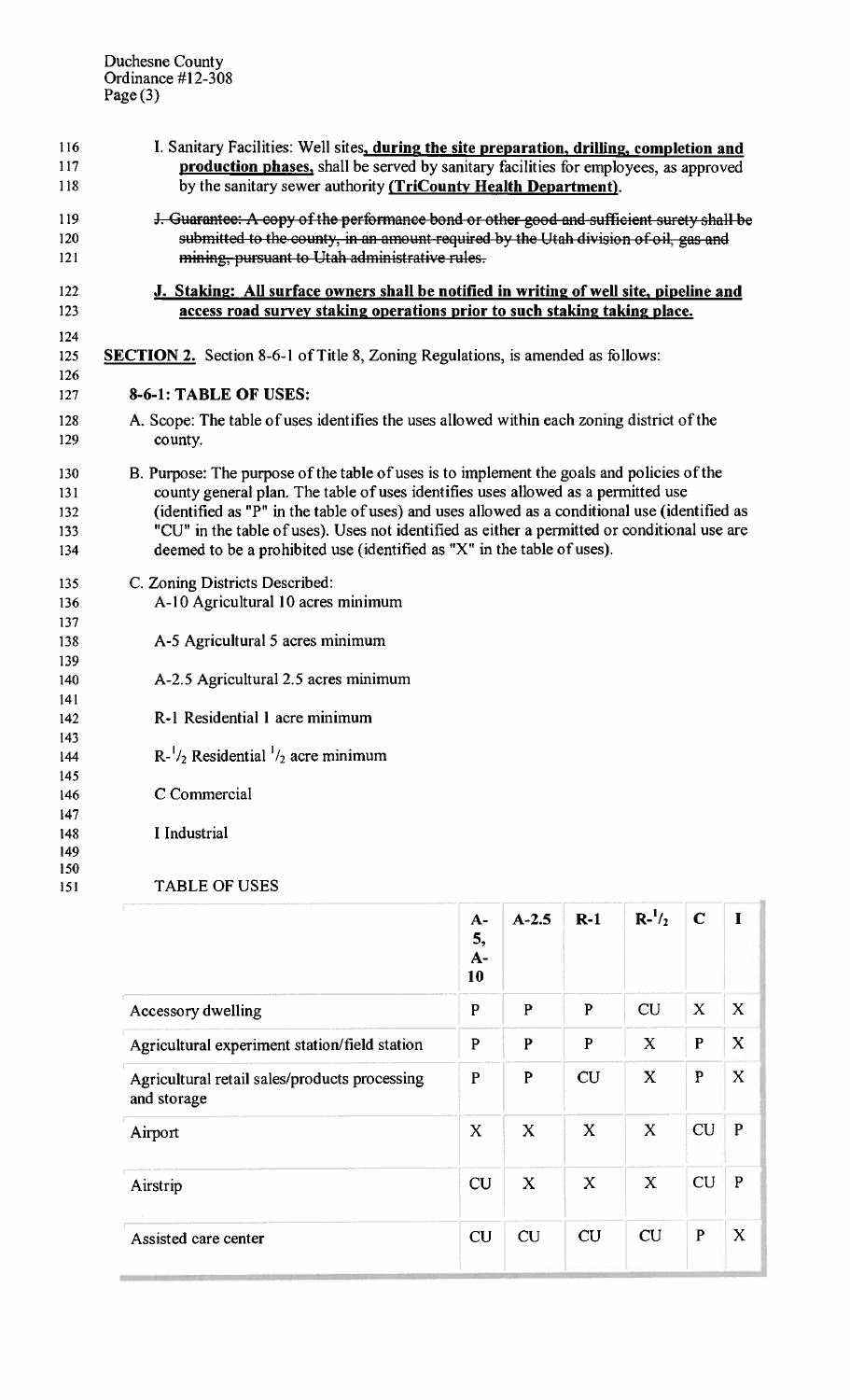| <b>Bakery</b>                                                                                                                                                                                                                                                      | X           | X            | X            | X            | $\mathbf{P}$ | $\mathbf X$  |
|--------------------------------------------------------------------------------------------------------------------------------------------------------------------------------------------------------------------------------------------------------------------|-------------|--------------|--------------|--------------|--------------|--------------|
| <b>Bank</b>                                                                                                                                                                                                                                                        | X           | X            | X            | X            | $\mathbf{P}$ | $\mathbf X$  |
| Bed and breakfast                                                                                                                                                                                                                                                  | <b>CU</b>   | <b>CU</b>    | <b>CU</b>    | <b>CU</b>    | $\mathbf{P}$ | X            |
| <b>Billboard</b>                                                                                                                                                                                                                                                   | <b>CU</b>   | $\mathbf X$  | X            | $\mathbf X$  | $\mathbf{P}$ | $\mathbf{P}$ |
| Boarding house                                                                                                                                                                                                                                                     | <b>CU</b>   | <b>CU</b>    | <b>CU</b>    | <b>CU</b>    | $\mathbf P$  | $\mathbf{X}$ |
| Building material or garden store                                                                                                                                                                                                                                  | <b>CU</b>   | <b>CU</b>    | <b>CU</b>    | X            | $\mathbf P$  | <b>CU</b>    |
| Cabinet shop                                                                                                                                                                                                                                                       | $\mathbf X$ | CU           | <b>CU</b>    | $\mathbf x$  | $\mathbf{P}$ | $\mathbf{P}$ |
| Campground                                                                                                                                                                                                                                                         | CU          | <b>CU</b>    | <b>CU</b>    | X            | $\mathbf{P}$ | X            |
| Car wash                                                                                                                                                                                                                                                           | X           | <b>CU</b>    | <b>CU</b>    | X            | $\mathbf P$  | $\mathbf{P}$ |
| Cemetery                                                                                                                                                                                                                                                           | $\mathbf P$ | X            | X            | X            | P            | $\mathbf{P}$ |
| Child daycare facility                                                                                                                                                                                                                                             | $\mathbf P$ | $\mathbf P$  | $\mathbf P$  | $\mathbf{P}$ | $\mathbf{P}$ | X            |
| Commercial uses                                                                                                                                                                                                                                                    | <b>CU</b>   | <b>CU</b>    | <b>CU</b>    | CU           | $\mathbf{P}$ | $\mathbf{P}$ |
| Composting facility                                                                                                                                                                                                                                                | $\mathbf P$ | <b>CU</b>    | X            | X            | $\mathbf{P}$ | $\mathbf{P}$ |
| Concentrated animal feeding operations<br>(CAFO), provided they are a minimum of<br>10,000 feet from incorporated towns, platted<br>subdivisions, public or private water wells,<br>public springs, and public water intakes and<br>1,000 feet from property lines | CU          | X            | X            | X            | X            | $\mathbf X$  |
| Contractor shop/office                                                                                                                                                                                                                                             | <b>CU</b>   | CU           | <b>CU</b>    | <b>CU</b>    | $\mathbf{P}$ | $\mathbf{P}$ |
| Convenience store                                                                                                                                                                                                                                                  | $\mathbf X$ | <b>CU</b>    | <b>CU</b>    | <b>CU</b>    | $\mathbf{P}$ | $\mathbf{P}$ |
| Distribution center                                                                                                                                                                                                                                                | <b>CU</b>   | <b>CU</b>    | CU           | X            | $\mathbf{P}$ | $\mathbf{P}$ |
| Dwelling, multiple-family                                                                                                                                                                                                                                          | <b>CU</b>   | <b>CU</b>    | <b>CU</b>    | <b>CU</b>    | <b>CU</b>    | X            |
| Dwelling unit: one-, two-, three- or four-family                                                                                                                                                                                                                   | ${\bf P}$   | $\mathbf{P}$ | $\mathbf{P}$ | $\mathbf{P}$ | $\mathbf P$  | $\mathbf X$  |
| Emergency care facilities                                                                                                                                                                                                                                          | <b>CU</b>   | <b>CU</b>    | <b>CU</b>    | $\mathbf X$  | P            | $\mathbf{P}$ |
| <b>Exotic animals</b>                                                                                                                                                                                                                                              | X           | X            | X            | X            | X            | X            |
| Farm                                                                                                                                                                                                                                                               | P           | $\mathbf P$  | $\mathbf P$  | X            | $\mathbf P$  | P            |
| Fish farm                                                                                                                                                                                                                                                          | P           | <b>CU</b>    | X            | X            | $\mathbf P$  | X            |
| Golf course                                                                                                                                                                                                                                                        | <b>CU</b>   | CU           | CU           | $\mathbf X$  | $\mathbf{P}$ | $\mathbf X$  |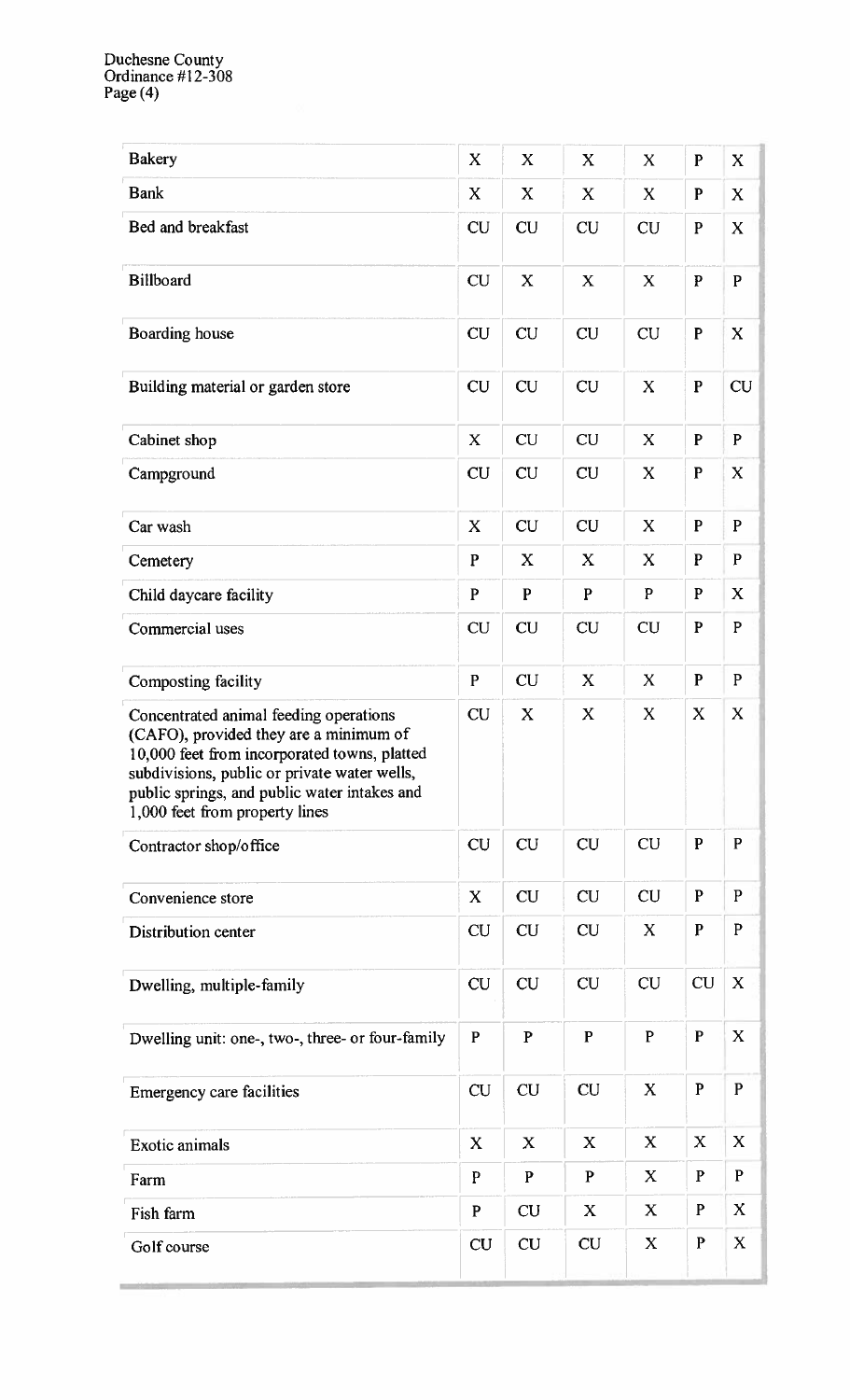| Guest ranch                                                                                                                                                                         | <b>CU</b>    | CU               | X                | X            | P            | $\bf{X}$     |
|-------------------------------------------------------------------------------------------------------------------------------------------------------------------------------------|--------------|------------------|------------------|--------------|--------------|--------------|
| Home occupations (*see definition of "home<br>occupation" in section $8-2-1$ of this title for a<br>list of home occupations permitted outright or<br>conditionally in these zones) | $\mathbf{P}$ | $P/CU^*$         | $P/CU^*$         | $P/CU^*$     | $\mathbf{P}$ | $\mathbf{P}$ |
| Indoor recreation                                                                                                                                                                   | <b>CU</b>    | <b>CU</b>        | <b>CU</b>        | <b>CU</b>    | $\mathbf{P}$ | <b>CU</b>    |
| Junkyard                                                                                                                                                                            | CU           | $\mathbf X$      | $\mathbf X$      | $\mathbf x$  | <b>CU</b>    | $\mathbf{P}$ |
| Kennel                                                                                                                                                                              | P            | <b>CU</b>        | X                | X            | $\mathbf{P}$ | $\mathbf{P}$ |
| Labor camp                                                                                                                                                                          | <b>CU</b>    | <b>CU</b>        | X                | X            | $\mathbf P$  | P            |
| Landfill                                                                                                                                                                            | $\mathbf X$  | $\boldsymbol{X}$ | $\mathbf X$      | $\mathbf X$  | $\mathbf X$  | $\mathbf{P}$ |
| Laundry, self-service                                                                                                                                                               | X            | <b>CU</b>        | <b>CU</b>        | <b>CU</b>    | P            | P            |
| Livestock auction facility                                                                                                                                                          | $\mathbf{P}$ | X                | X                | X            | P            | X            |
| Major facility of a public utility/utility service<br>facility                                                                                                                      | $\mathbf P$  | $\mathbf P$      | ${\bf P}$        | CU           | $\mathbf{P}$ | P            |
| Manufactured or mobile home park                                                                                                                                                    | <b>CU</b>    | CU               | CU               | <b>CU</b>    | <b>CU</b>    | X            |
| Meat or poultry processing facility                                                                                                                                                 | ${\bf P}$    | CU               | X                | $\mathbf{X}$ | $\mathbf{P}$ | P            |
| Membership club                                                                                                                                                                     | P            | CU               | <b>CU</b>        | <b>CU</b>    | $\mathbf{P}$ | P            |
| Motel/hotel                                                                                                                                                                         | X            | <b>CU</b>        | <b>CU</b>        | <b>CU</b>    | ${\bf P}$    | X            |
| Nursery                                                                                                                                                                             | $\mathbf P$  | $\mathbf{P}$     | ${\bf P}$        | X            | $\mathbf P$  | $\mathbf{P}$ |
| Nursing home                                                                                                                                                                        | X            | <b>CU</b>        | <b>CU</b>        | <b>CU</b>    | $\mathbf{P}$ | $\mathbf X$  |
| Oil and gas drilling facilities/production *See<br>standards in Section 8-13-5-4                                                                                                    | $P_{-}^*$    | $CU_{-}^*$       | $CU_{-}^{\star}$ | $CU_{-}^*$   | $P_{-}^*$    | $P^*_-$      |
| Planned unit development (PUD)                                                                                                                                                      | ${\bf P}$    | $\mathbf P$      | $\mathbf P$      | X            | $\mathbf P$  | X            |
| Power plant                                                                                                                                                                         | <b>CU</b>    | <b>CU</b>        | X                | X            | <b>CU</b>    | $\mathbf{P}$ |
| Private club                                                                                                                                                                        | $\mathbf X$  | $\mathbf X$      | X                | X            | $\mathbf P$  | $\mathbf X$  |
| Produced water disposal facility                                                                                                                                                    | CU           | X                | $\mathbf X$      | $\mathbf X$  | X            | <b>CU</b>    |
| Public/private educational facility, place of<br>religious assembly (church), veterinary clinic<br>and hospitals                                                                    | $\mathbf P$  | $\mathbf{P}$     | $\mathbf P$      | $\mathbf{P}$ | P            | $\mathbf{P}$ |
| Public uses                                                                                                                                                                         | $\mathbf P$  | $\mathbf{P}$     | $\mathbf{P}$     | $\mathbf{P}$ | $\mathbf P$  | $\mathbf{P}$ |
| Reception center                                                                                                                                                                    | X            | <b>CU</b>        | <b>CU</b>        | <b>CU</b>    | $\mathbf P$  | $\mathbf X$  |
| Recreational vehicle park                                                                                                                                                           | <b>CU</b>    | <b>CU</b>        | <b>CU</b>        | <b>CU</b>    | <b>CU</b>    | $\mathbf X$  |

à.

g,